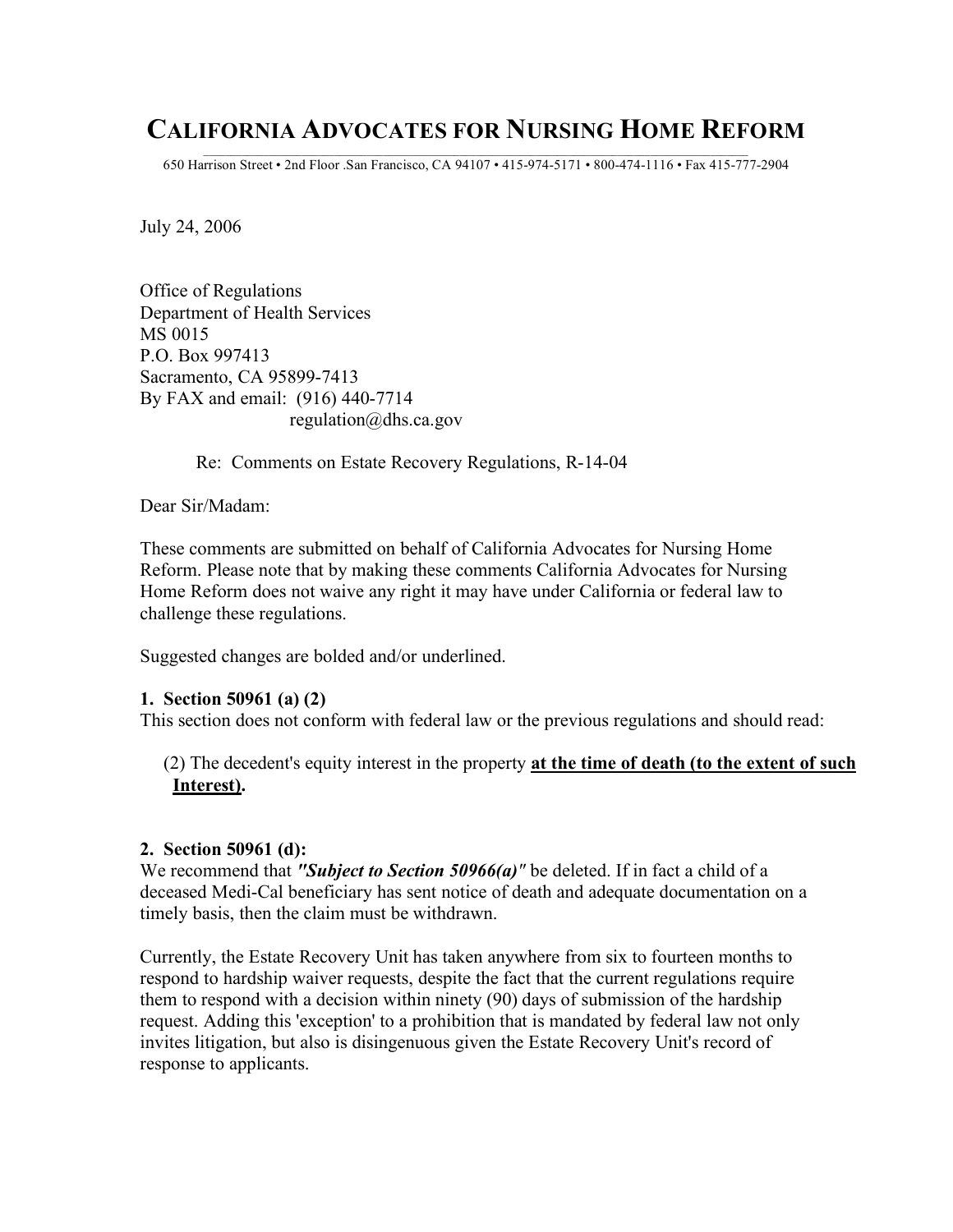Further, we recommend that the added language, **"provide an exemption of the claim"** be deleted and the original language **"shall not make a claim"** be retained. The state statute, Welfare and Institutions Code §14009.5, is quite clear. The Department "may not claim" under certain specified circumstances. There is no authority in the statute for the Department to "provide an exemption."

The difference is substantive and not merely formal. It appears that the Department is trying to shift the burden of proof onto the successor of the decedent. To the contrary, the Department is prohibited from making any claim under the statutory circumstances described, regardless of whether or not the successor meets the burdensome evidentiary requirements the Department proposes.

#### **3. Section 50961(d)(3) and (4):**

Although the Department, in its Initial Statement of Reasons, indicates that it has permission from a staff member at Region IX of CMS to require that disability must be established..*."as of the date of the Department's notice of claim,"* it is doubtful that CMS is aware that the Department is permitted up to three years to file a claim in the case of non-probated estates, which constitute sixty percent (60%) of the Department's claims. The Department should amend the notification requirements in Section 50962(c) to incorporate a four-month response time.

Without an obligation on the Department to file a claim within a reasonable amount of time for all estates, using the date of the notice of claim, in conjunction with Section 50966 (a), allows the Department years to delay due process to a disabled child of a deceased beneficiary. Because a disabled child is more likely to die prematurely, these regulations have created a scenario in which the Department can only benefit from such delays.

Further, whether or not the Department has any such permission from a staff person at CMS, the Department is still subject to Welfare and Institutions Code §14009.5. Again the state statute is quite clear. The state statute says that the Department *"may not claim .* .. where there is any of the following: ... (B) A surviving child who is under age 21, (C) *A surviving child who is blind or permanently and totally disabled."* It seems fairly clear that "a surviving child" means a child who survives the death of the decedent, a former Medi-Cal beneficiary. It seems equally clear that at the time of decedent's death, he or she either does or does not have such a child. In other words, the existence of a "surviving child" is determined *at the moment of decedent's death*.

### **4. 50961 (h):**

Proposed §50961(h) does not exclude annuities purchased and owned by third parties on the life of the decedent. Without such a limitation, the Department's attempt at recovery will probably amount to an unconstitutional taking and resulting litigation.

Nor does this section expressly exclude life insurance policies and retirement accounts that do not revert to the estate or name the state as a beneficiary. This omission will lead to confusion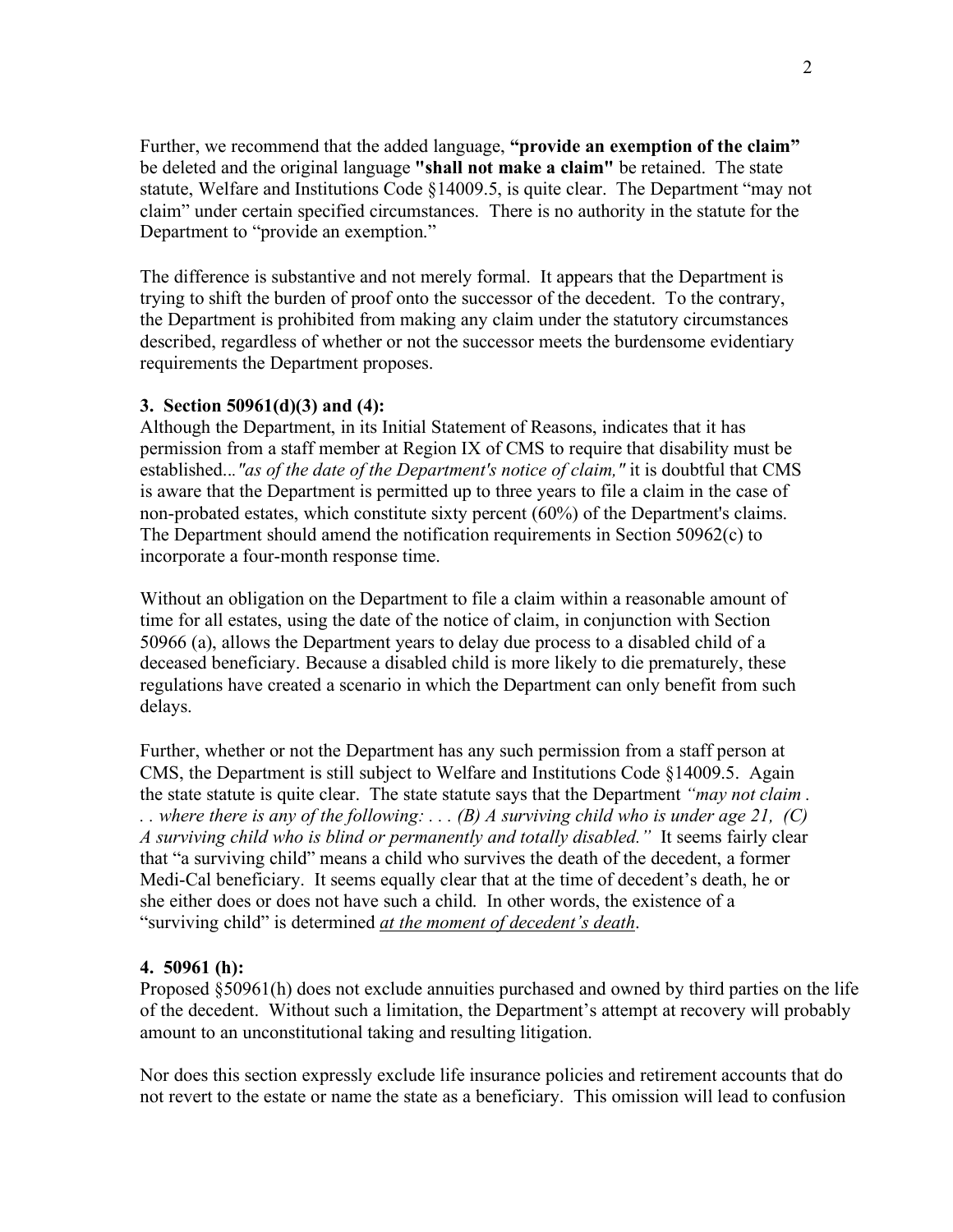and error and should be amended to specifically exclude these insurance and retirement arrangements.

### **5. Section 50961 (i):**

We appreciate the Department's deletion of the provisions in subsection (i), regarding irrevocable transfers of remainder interests in property where the decedent retained a life estate. However, by simply deleting the irrevocable life estate provisions in subsection (i), the Department has now simply omitted to address the issue. Omitting language that addresses the most common life estate arrangements (while the most obscure arrangements are treated in depth) is very likely to cause confusion and uncertainty. The Department should replace the earlier language with new language that actually addresses the issue.

From our understanding of the statement of reasons for this change, we suggest that this subsection would read more clearly if the following language were added to the beginning of subsection 50961(i):

# **The Department's claim shall not apply against a life estate or the remainder interest where the decedent made an irrevocable transfer of a remainder interest in property with a retained life estate.**

## **6. Section 50961 (j):**

The current language in this section is legally incorrect. The Department does not claim against "transfers." It claims against property interests. This language should instead read:

### **The Department may not claim against property interests that the decedent**

### **irrevocably transferred before his or her death.**

### **7. Section 50961(l) - interest**

The interest should run - not from the date of the claim - **but from the date the amount of the claim is finally determined, i.e., when it becomes a liquidated, final amount**. The department has made numerous errors in establishing the amount of the claim, and the regulations still do not include a procedure to challenge the amount of the claim. Yet, these regulations would charge interest on the claim "from the date of the claim or the date of distribution, whichever is later." Charging interest on an incorrect amount of claim would be illegal. Which amount is the Department planning to use if the claim amount as of the date of the claim is incorrect or is incorrect as of the date of distribution?

Nor are consumers informed through regulations or otherwise as to how to correct an error in the claim amount. We recommend that the regulations include such a procedure rather than leave it vague, uncertain, and unpredictable.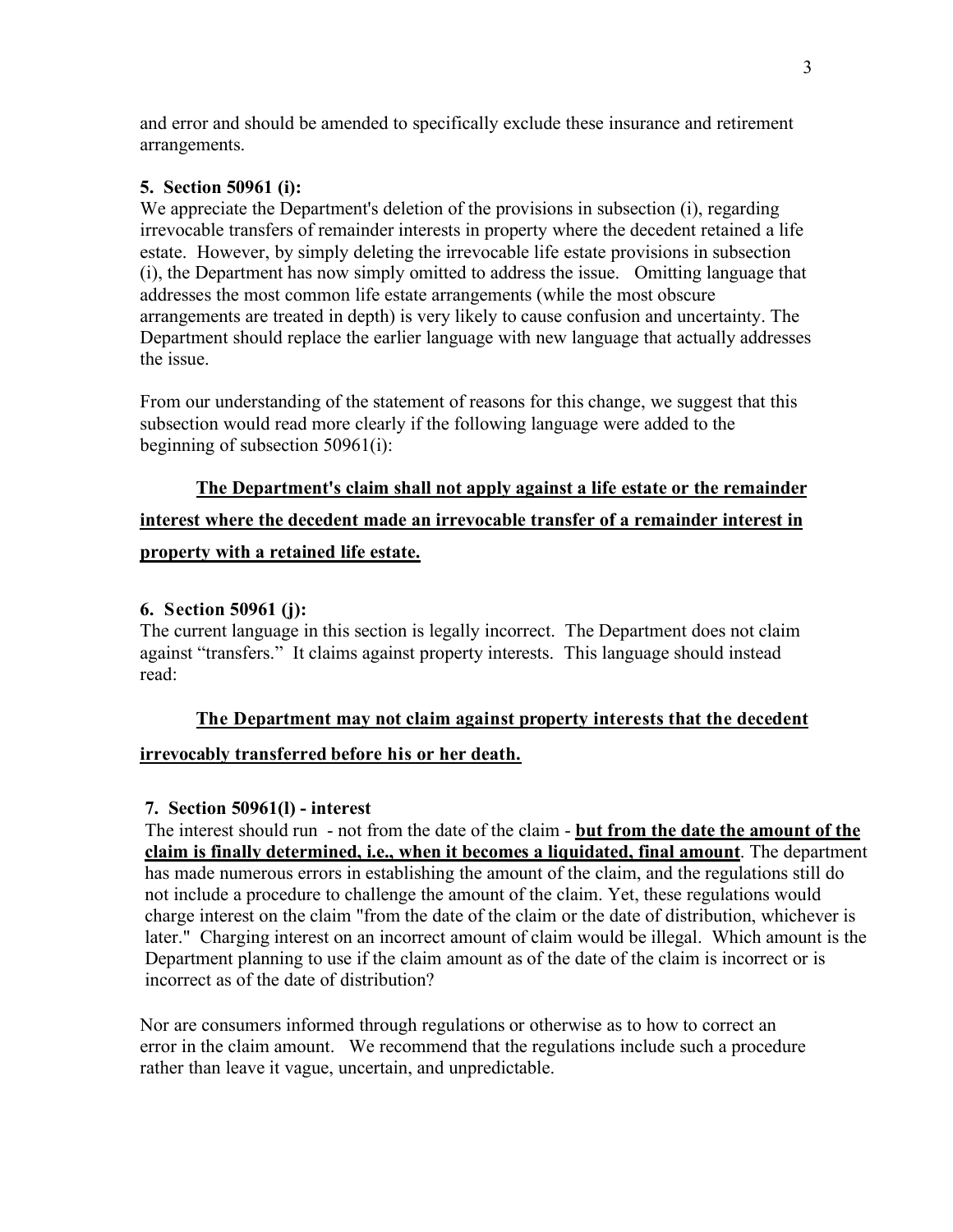#### **8. Section §50962 (c). Notification.**

See comments in #3 above. Again, it is imperative that the Department, particularly relative to minor and disabled children, establish a timeline for the filing of claims. In probate proceedings and in trust administrations, Probate Codes §§9202 and 19202 require the Department to file a claim within four (4) months after notice of death is given. No such timeline exists for nonprobated estates, and the Department can take up to three years to file a claim. Thus, the Department could wait three years to file a claim after a minor, blind or disabled child sent notice of death. A minor child would no longer be a "minor." A disabled child could be dead. We recommend that this section be amended as follows:

**(c**) The Department shall provide written notice to the person handling the decedent's estate

**within four (4) months of receipt of notice of death,** which includes the following**:**

## **9. Section 50966 (a):**

As previously noted in comment #2, this exception to a mandated federal prohibition is contrary to federal law and invites litigation, particularly in view of the Department's history of delays in responding to applicants and consumers and the lack of any timeline for determinations of disability. The Department cannot wait until a minor, blind or disabled child dies and then enforce a recovery claim.

In the initial statement of reasons, the Department notes that the public should be assured by the fact that a determination of disability by DSS will result in the claim being "deemed withdrawn" as of the date of determination of disability. However, this is cold comfort to disabled applicants who must wait months before such a disability determination, as the regulations do not include any timeline for determination of disability. Nor is it a comfort to those applicants who receive SSA disability, as their fate rests solely on the discretionary timelines of the Estate Recovery Unit. This section should be deleted. It is illegal.

# **10. Section 50966(b)(1):**

The requirement that an applicant produce a copy of an SSI or SSA "award" letter (which could have been issued decades earlier) is unrealistic, unnecessary and creates a burden that exceeds federal requirements. Submission of a copy of any correspondence from the Social Security Administration that reflects the applicant's proof of disability or verification of disability benefits should be acceptable.

# **11. Section 50966(f):**

The regulations should incorporate a **"good cause"** exception into this section, as the applicant should be able to show that he/she was hospitalized or otherwise unable to respond in a timely basis for a good cause. After all, these regulations are directed to young children, who may or may not have adequate representation, and to disabled individuals, who are prone to illnesses and may be unable to respond within the normal time limits because of their disability.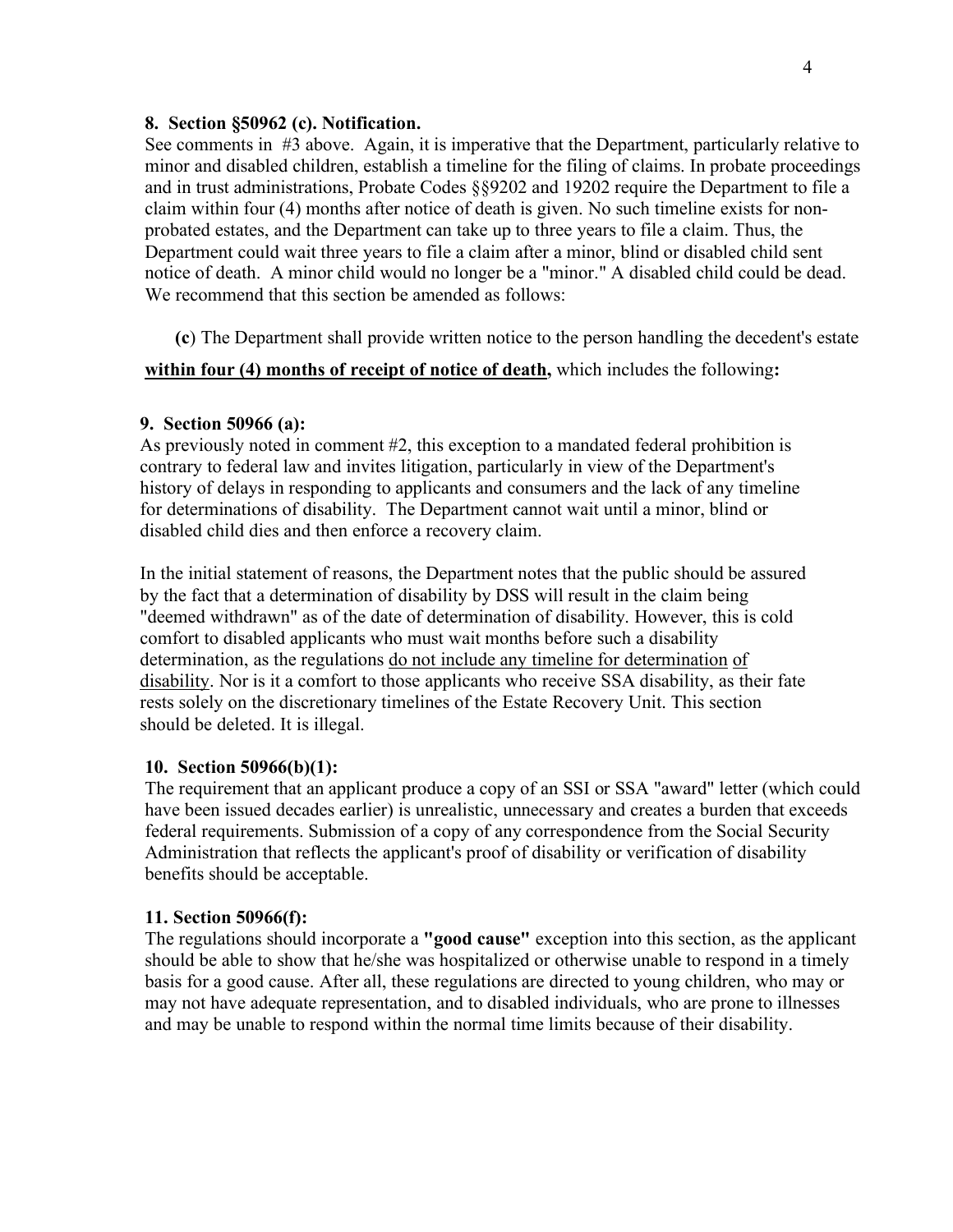#### **12. Section 50966(g):**

These regulations limit DSS disability determinations to those children whose "incomes" do not exceed the federal Substantial Gainful Activity (SGA) limit, and precludes those whose incomes exceed that amount. The Initial Statement of Reasons refers to the federal SGA limit and notes:

*"To be determined disabled for purposes of exemption of an ER claim, a person must be unable to engage in SGA. A person who is earning more than a certain monthly amount is ordinarily considered to be engaging in SGA. The amount of monthly earnings considered as SGA depends on the nature of a person's disability*." (emphasis added)

The drafters of these regulations don't seem to understand that SSA disability has nothing to do with the applicant's total "income", but looks at "earned" income. For example, a recipient of Social Security disability benefits (SSA) could have an unearned income well over the SGA from a trust or investments. Only his or her ability to obtain earned income is a legitimate component of a disability determination. "SGA" refers only to income from Gainful Activity, i.e., earnings. The federal estate recovery statute clearly says that meeting the SSA definition of disability is sufficient to bar estate recovery. Nevertheless, the Department's proposed regulations now appear to add an unauthorized and unlawful additional requirement: that the disabled person's *total* income (both earned and unearned) be below the SGA limit. This is a mistake, and the Department must amend its proposed regulation to limit the income considered to *earned* income to comply with federal law.

As written, these regulations prohibit children who are aged (65+) and disabled and who are not otherwise eligible for SSA or SSI from asserting an exemption. Any disabled child who is 65 years of age or over will not, despite how many times they apply, be eligible for SSA or SSI disability benefits. They can only be eligible on the basis of age. Yet, they may well meet the criteria for disability even though their income is above the SGA. We suggest that, in the case of all applicants who are 65 or over and who have not previously received SSA or SSI disability benefits, the disability determinations should be referred to DSS.

Other disabled children may be ineligible for SSA/SSI benefits because of inadequate payments of quarters or because their incomes exceed the SGA, yet they may well meet the criteria for disability. The regulations require that a child whose income exceeds the SGA limit must apply for disability benefits from the SSA. The Department will recognize the disability exemption only if "benefits are approved" by SSA. This proposed regulation violates the Social Security Act, because it makes the disability exemption dependent on eligibility for SSDI or SSI. This is not the law.

Title 42 U.S.C. § 1396p(b)(2) exempts disabled children from recovery when they meet the definition of disability found in 42 U.S.C.§ 1382c. Section 1382c is simply a definitional section describing the qualifications for disability, including inability to engage in substantial gainful activity, among other things. Title 42 U.S.C. 1382 sets out the criteria that are used in determining eligibility (ie. qualification) for benefits. A person can meet the definition of disabled, without qualifying for benefits. Under the